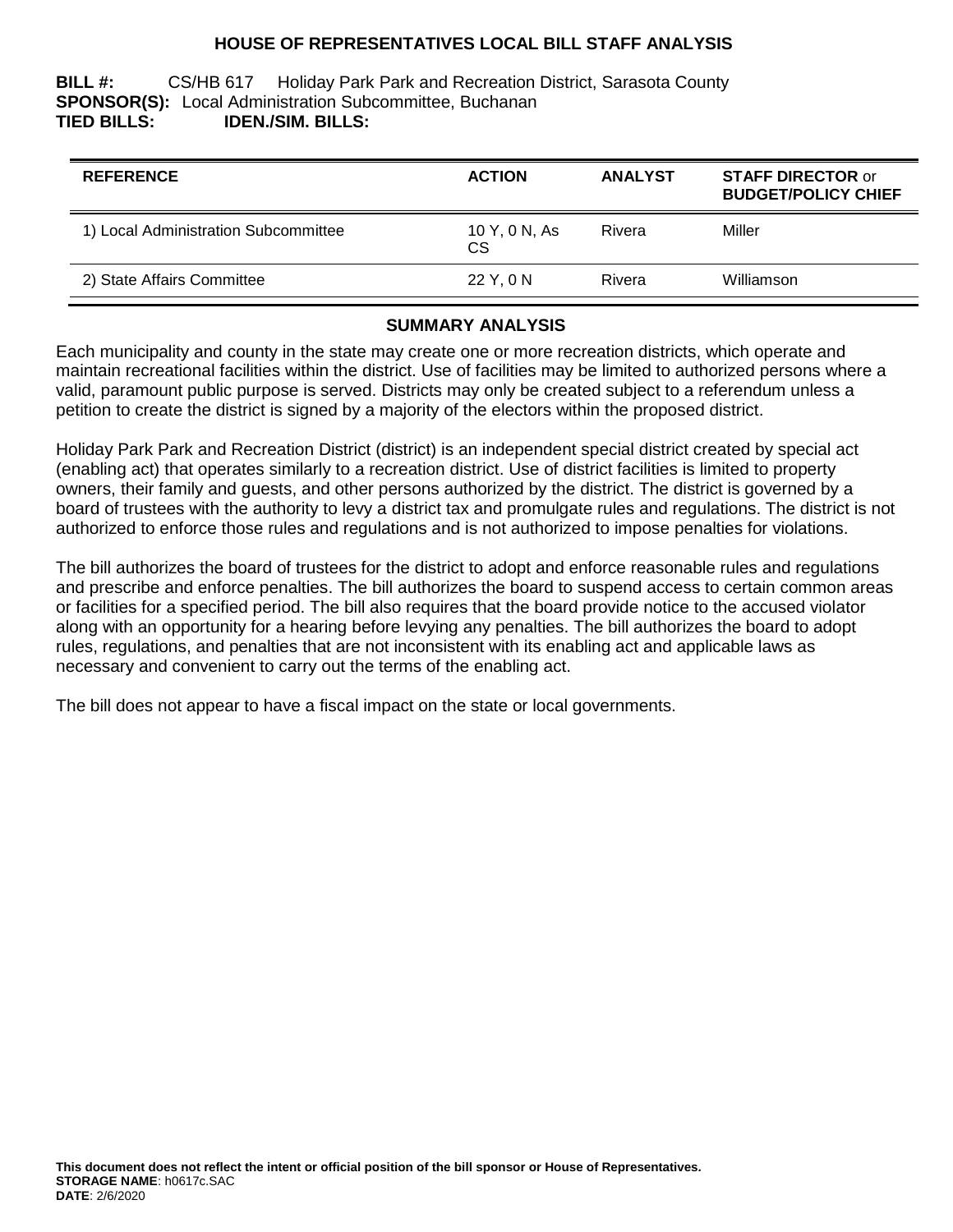## **FULL ANALYSIS**

# **I. SUBSTANTIVE ANALYSIS**

### A. EFFECT OF PROPOSED CHANGES:

#### **Present Situation**

#### Independent Special Districts

A "special district" is a unit of local government created for a particular purpose, with jurisdiction to operate within a limited geographic boundary. Special districts are created by general law, special act, local ordinance, or rule of the Governor and Cabinet.<sup>1</sup> A special district has only those powers expressly provided by, or reasonably implied from, the authority provided in the district's charter. Special districts provide specific municipal services in addition to, or in place of, those provided by a municipality or county.<sup>2</sup>

A "dependent special district" is a special district where the membership of the governing body is identical to the governing body of a single county or municipality, all members of the governing body are appointed by the governing body of a single county or municipality, members of the district's governing body are removable at will by the governing body of a single county or municipality, or the district's budget is subject to the approval of the governing body of a single county or municipality.<sup>3</sup> An "independent special district" is any district that is not a dependent special district.<sup>4</sup>

#### *Formation and Charter of an Independent Special District*

With the exception of community development districts,<sup>5</sup> the charter for any new independent special district must include certain minimum elements enumerated in s. 189.031(3), F.S.<sup>6</sup> The charter of a newly-created district must state whether it is dependent or independent.<sup>7</sup> Charters of independent special districts must address and include a list of required provisions, including the purpose of the district, its geographical boundaries, taxing authority, bond authority, and selection procedures for the members of its governing body.<sup>8</sup>

The Legislature is prohibited from enacting a special law or general law of local application that:

- Creates a special district with a district charter that does not conform to the minimum requirements in s.  $189.031(3)$ , F.S.;<sup>9</sup>
- Exempts district elections from the requirements of s. 189.04,  $F.S.^{10}$
- Exempts a district from the requirements for bond referenda in s. 189.042,  $F.S.^{11}$
- Exempts a district from certain requirements relating to issuing bonds if no referendum is required, requiring special district reports on public facilities, notice and reports of special district public meetings, or required reports, budgets, and audits; <sup>12</sup> or

 $\overline{a}$ 

**STORAGE NAME**: h0617c.SAC **PAGE: 2**

<sup>1</sup> *See ss*. 189.031(3), 189.02(1), and 190.005(1), F.S. *See*, generally, s. 189.012(6), F.S.

<sup>2</sup> *2018 – 2020 Local Gov't Formation Manual*, p. 62, available at

https://myfloridahouse.gov/Sections/Documents/loaddoc.aspx?PublicationType=Committees&CommitteeId=3025&Sessio n=2019&DocumentType=General Publications&FileName=2018-2020 Local Government Formation Manual Final.pdf (last visited January 9, 2020).

<sup>3</sup> S. 189.012(2), F.S.

<sup>4</sup> S. 189.012(3), F.S.

<sup>5</sup> S. 189.0311, F.S. *See* s. 190.004, F.S. (providing that ch. 190, F.S., governs the functions and powers of independent community development districts).

<sup>6</sup> S. 189.031(1), F.S.

<sup>7</sup> S. 189.031(5), F.S.

<sup>8</sup> S. 189.031(3), F.S. (setting forth the minimum charter requirements).

 $9$  S. 189.031(2)(a), F.S.

<sup>10</sup> S. 189.031(2)(b), F.S.

<sup>11</sup> S. 189.031(2)(c), F.S.

<sup>12</sup> *See* ss. 189.031(2)(d), 189.051, 189.08, 189.015, and 189.016, F.S.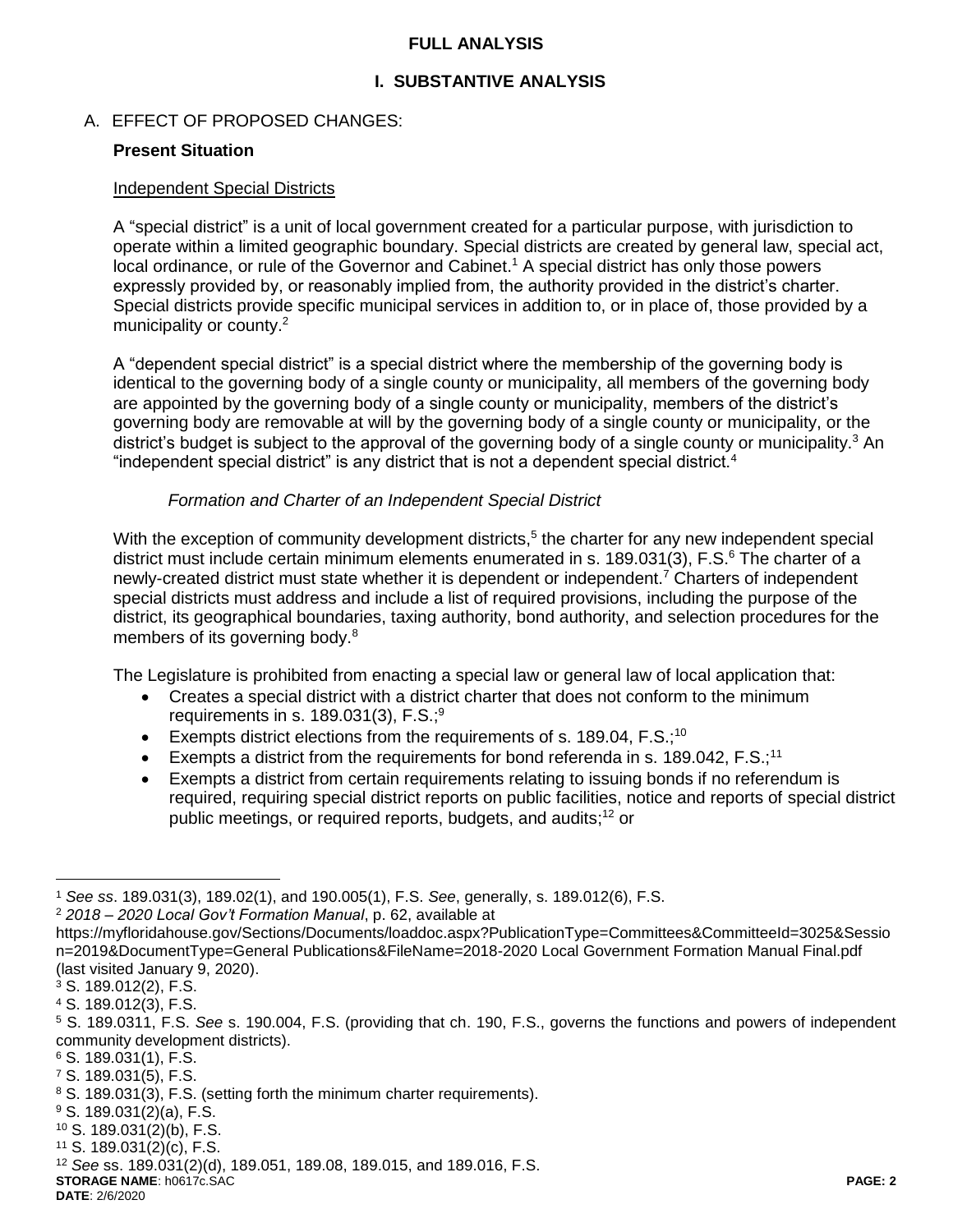Creates a district without submitting a statement documenting specific required matters to the Legislature. $13$ 

These prohibitions were passed by a three-fifth majority in the House of Representatives and Senate when ch. 189, F.S., originally was adopted.<sup>14</sup> They may be amended or repealed only "by like vote."<sup>15</sup> Special districts do not possess "home rule" powers and may impose only those taxes, assessments, or fees authorized by special or general law. The special act creating an independent special district may provide for funding from a variety of sources while prohibiting others. For example, ad valorem tax authority is not mandatory for a special district.<sup>16</sup>

## Recreation Districts

Chapter 418, F.S., authorizes each municipality and county in the state to create one or more recreation districts.<sup>17</sup> A recreation district may contain all or part of the land within a municipality, if created by a municipality. Districts created by counties may only contain unincorporated areas. Recreation districts may be created by municipal or county ordinance, subject to a referendum conducted in accordance with the municipal incorporation and merger requirements. <sup>18</sup> Alternatively, residents in a proposed district may petition the governing body of a municipality or county for the creation of a recreation district. No referendum is required to create the district if a majority of electors signs the petition.<sup>19</sup> The ordinance, and any amendments, act as the district charter.<sup>20</sup> The district charter must specify the composition of the governing body of the district, as either:

- A five-member or larger board of supervisors elected from among the residents of the district; or
- The governing body of the municipality or county that created the district. $21$

If the governing body is a board of supervisors, the charter must specify the date of the election and must provide that each property owner or resident in the district has the right to vote in the election. Board members may not receive compensation.<sup>22</sup> The charter may also stagger the terms of the board members and establish electoral sub-units represented by one or more members elected by majority vote within the sub-unit.<sup>23</sup>

The district charter may contain findings by the governing body of the municipality or county, such as a finding that the creation of the district is the best alternative available for delivering recreational service, or if the district is created for the exclusive use of a condominium or cooperative, that a valid and paramount public purpose will be served by the exclusive nature of the district.<sup>24</sup>

The charter of a recreation district may grant the district the following powers and any additional powers deemed necessary or useful in the exercise of those powers:

- To sue and be sued and have a corporate seal:
- To enter contracts;
- To acquire, purchase, construct, improve, and equip recreational facilities, including real and personal property, within the boundaries of the district;
- To issue bonds, if approved at a referendum held in such district;

<sup>16</sup> Art. VII, s. 9(a), Fla. Const.

 $\overline{a}$ 

<sup>19</sup> S. 418.20, F.S.

<sup>21</sup> S. 418.21(1), F.S.

<sup>22</sup> S. 418.21(2)(b), F.S.

<sup>23</sup> S. 418.21(2), F.S.

 $13$  S. 189.031(2)(e), F.S. (providing that each required statement filed with the Legislature must include the purpose of the proposed district, the authority of the district, an explanation of why the district is the best alternative, and a resolution or official statement from the local general-government jurisdiction where the proposed district will be located stating the district is consistent with approved local planning and the local government does not object to creation of the district).

<sup>14</sup> S. 67, ch. 89-169, Laws of Fla. <sup>15</sup> Art. III, s. 11(a)(21), Fla. Const.

<sup>17</sup> S. 418.20, F.S.

<sup>18</sup> *See* s. 165.041, F.S.

<sup>&</sup>lt;sup>20</sup> The governing body of said municipality or county may from time to time amend such ordinance. Such amendments must be approved by a vote of the electors in the district. S. 418.20, F.S.

 $24$  Each finding may be reviewed by a court only as part of any review of the ordinance making such finding. S. 418.24, F.S.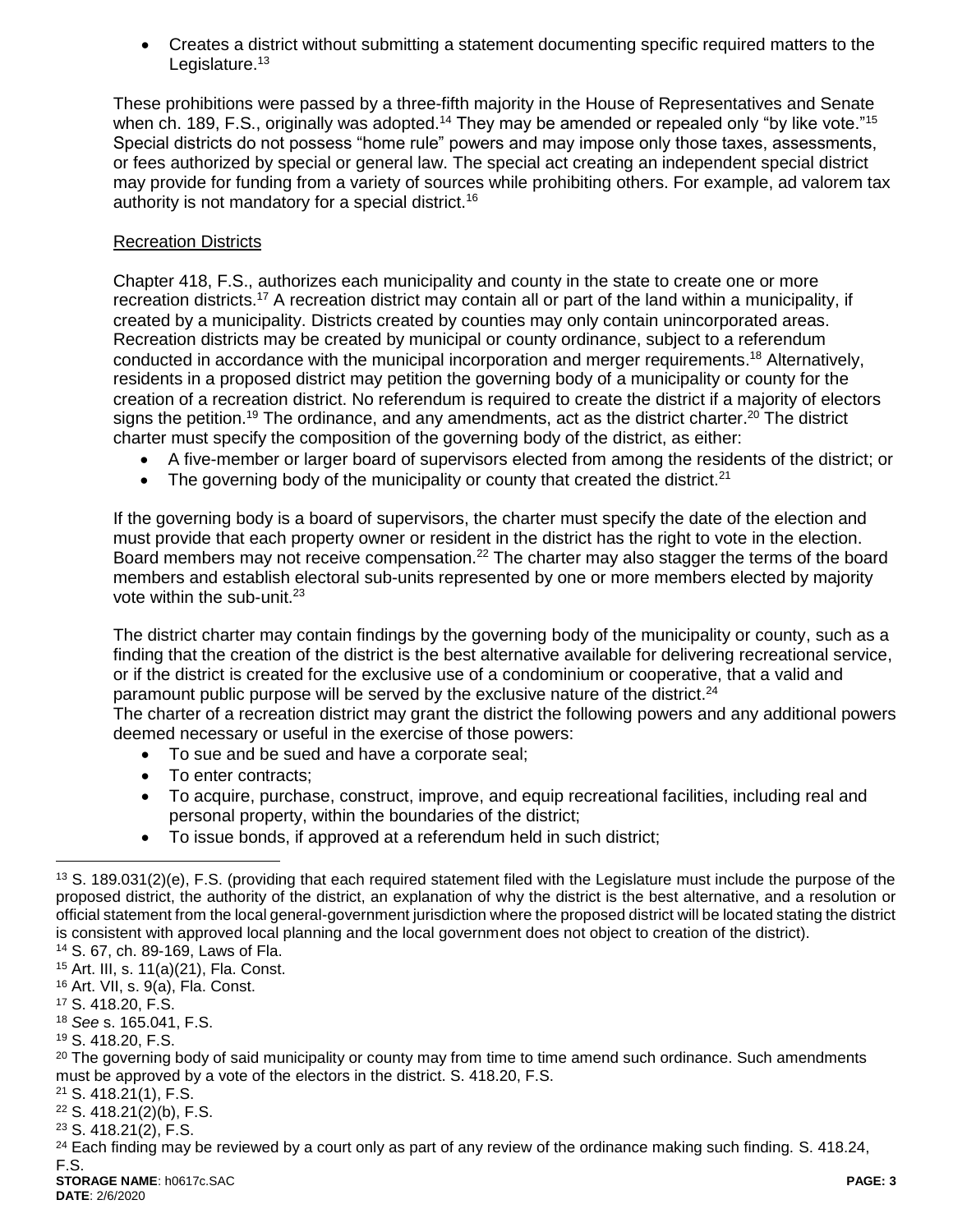- To operate and maintain recreational facilities or contract for such services;
- To establish, charge, and collect fees for admission to or use of recreational facilities and use fees for operation, maintenance, improvement, and acquisition of recreational facilities or the payment of district bonds;
- To adopt and enforce rules for the use of the recreational facilities owned or operated by the district; and
- $\bullet$  To employ necessary personnel.<sup>25</sup>

These powers may be restricted or limited by the governing body of the municipality or county, which created the district, but may not impair the district's existing contractual duties.  $26$ 

The county or municipal assessment records serve as the official assessment records for the recreation district. The official charged with keeping said assessment records must provide an assessment roll for the district upon request. Unless otherwise provided by the district charter, the official who collects taxes in the municipality or county must be the tax collector of the district. District taxes are payable at the same time as municipal or county taxes, and must be secured by a lien on taxable property in the same manner as other local government taxes. Enforcement of a district tax lien must follow the enforcement process as liens for municipal or county taxes.<sup>27</sup>

#### *Mobile Home Park Recreation Districts*

Municipalities and counties may create one or more mobile home park recreation districts limited to the boundaries of the mobile home park. These districts may be established by local ordinance subject to a referendum of the electors residing within the mobile home park. The residents within the proposed mobile home park recreational district may petition for the creation of the district, and no referendum is required if the petition is signed by a majority of the electors.<sup>28</sup>

The governing body of a mobile home park recreation district must be a nine-member board of trustees elected by the electors within the district. A person seeking to serve on the board must be a qualified elector within the district and must present a petition with 25 signatures from other district electors to the county supervisor of elections no less than 60 days before an election. After the initial election, trustees serve staggered two-year terms with elections held annually. Trustees are not compensated and must select officers after each election. The remaining trustees make interim appointments to fill any vacancies to serve the remainder of any unexpired term.<sup>29</sup>

Mobile home park recreational districts possess the same powers as recreation districts, including the powers to enter into contracts, adopt rules and regulations not inconsistent with existing deed restrictions, and use district funds in the administration and enforcement of those rules, regulations, and deed restrictions. Mobile home park recreational districts also have the power to levy and assess a special assessment called a "recreation district tax."<sup>30</sup>

A mobile home park recreation district may be abolished by a majority vote of the qualified electors of the district at an election called by the trustees for that purpose. The election must be held and noticed under the same requirements as the creation of the district. However, the district may not be abolished while it has outstanding indebtedness unless adequate provision is made for the liquidation of such outstanding indebtedness.<sup>31</sup>

**STORAGE NAME**: h0617c.SAC **PAGE: 4 DATE**: 2/6/2020  $\overline{a}$  S. 418.22, F.S. S. 418.23, F.S. S. 418.26, F.S. S. 418.30, F.S. S. 418.302, F.S. S. 418.304, F.S. S. 418.309, F.S.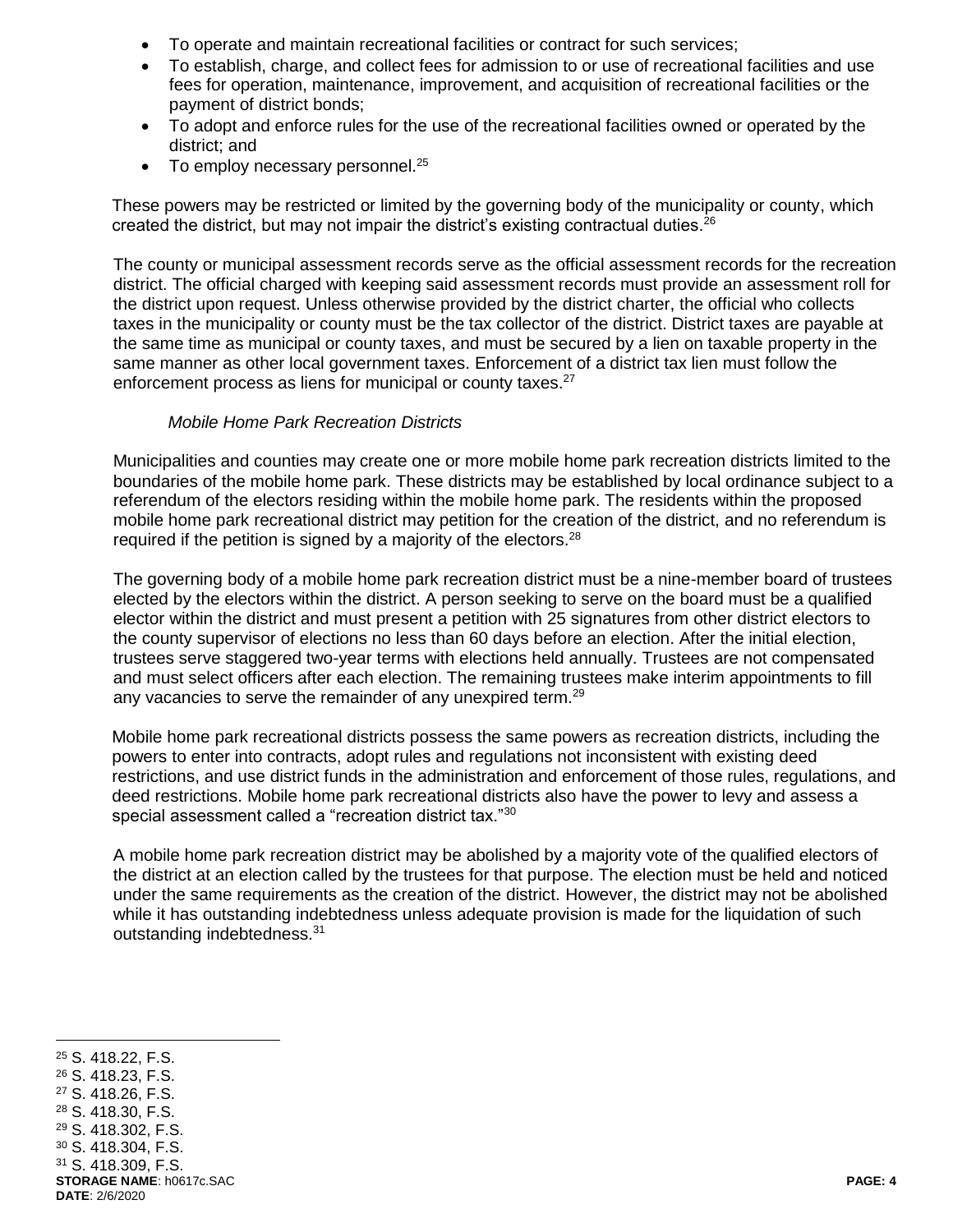# *Crary v. Tri-Par Estates Park and Recreation District*

In March 2019, Tri-Par Estates Park and Recreation District, a special district created by special act, which operates in a similar manner to mobile home recreation districts created under ch. 418, F.S., filed a declaratory judgment action against a mobile home park lot owner. The district sought relief to enforce its rules and regulations despite lack of explicit language in its enabling act to enforce such rules and regulations. The lower court granted summary judgment in favor of the district, and the defendant appealed. The Second District Court of Appeal reversed, holding that while the enabling act authorized the district to promulgate rules and regulations, the act did not permit enforcement of those rules and regulations.<sup>32</sup> The court held that the act creating the district failed to contain an expressed grant of power for the enforcement of the district's rules and regulations although the act did expressly allow the enforcement of the district's deed restrictions.<sup>33</sup>

## Holiday Park Park and Recreation District

Holiday Park Park and Recreation District (district) is an independent special district covering all the residential land in Holiday Park subdivisions within the city of North Port in Sarasota County.<sup>34</sup> The district was created by special act of the Legislature in 1981 and the charter was recodified in 2001 (enabling act).<sup>35</sup> The enabling act is severable and controls over conflicting laws,<sup>36</sup> and the provisions must be construed liberally to effectuate the purpose of the act and the public interest.<sup>37</sup> The district may impose a tax of up to 0.2 mills on the taxable property within the district.<sup>38</sup>

A board of nine elected trustees serving two-year terms governs the district.<sup>39</sup> Trustees are not compensated for service but are reimbursed for expenses they incur on behalf of the district. Any trustee authorized to sign checks on behalf of the district must execute a bond of at least \$10,000. All bond premiums are paid by the district.<sup>40</sup> Trustees can be removed for malfeasance and misfeasance if they fail to discharge their duties within the district. Vacancies are filled for the unexpired term by the remaining trustees.<sup>41</sup>

The district has the power to acquire property, sue and be sued, enter contracts,<sup>42</sup> and carry out any function necessary for the operation of the district. The board must approve all district debt before it is incurred.<sup>43</sup> The board is authorized to levy a tax on the improved residential parcels of land within the district that becomes a lien on the property until paid and is considered part of the Sarasota County tax. $44$ 

Trustees supervise all real and personal district property and use of district facilities is limited to property owners within the district, their family and guests, and any person authorized by the board of trustees. Trustees are also authorized to issue bonds, promulgate reasonable rules and regulations governing the use of district facilities, and use district funds to administer and enforce deed restrictions

- <sup>34</sup> S. 3, ch. 2001-342, Laws of Fla.
- <sup>35</sup> S. 3, ch. 2001-342, Laws of Fla. and s. 189.019, F.S.

- <sup>37</sup> S. 3, ch. 2001-342, Laws of Fla.
- <sup>38</sup> Ss. 1 and 7, ch. 2001-342, Laws of Fla.
- <sup>39</sup> Ss. 3 and 5, ch. 2001-342, Laws of Fla.

<sup>40</sup> S. 3, ch. 2001-342, Laws of Fla. The supervisor of elections conducts district elections and is compensated for its services by the district. *See* s. 3, ch. 2001-342, Laws of Fla.

<sup>41</sup> S. 3, ch. 2001-342, Laws of Fla.

<sup>43</sup> S. 3, ch. 2001-342, Laws of Fla.

<sup>44</sup> S. 3, ch. 2001-342, Laws of Fla. District taxes are subject to the same penalties, charges, fees, and remedies for enforcement and collection as provided by the laws of the State of Florida for the collection of such taxes. S. 3, ch. 2001- 342, Laws of Fla.

 $\overline{a}$ <sup>32</sup> *See Crary v. Tri-Par Estates Park and Recreation District*, 267 So. 3d 530 (Fla. 2d DCA 2019). <sup>33</sup> *Id.* at 533.

<sup>36</sup> S. 3, ch. 2001-342, Laws of Fla.

<sup>42</sup> Trustees cannot enter into any future contracts involving the purchase, lease, conveyance, or other manner of acquisition of real or tangible personal property when the cost, price, or consideration exceeds \$40,000 unless it relates to the repair or replacement of existing assets or the board follows special procedures, which include two-thirds approval of the board. S. 3, ch. 2001-342, Laws of Fla.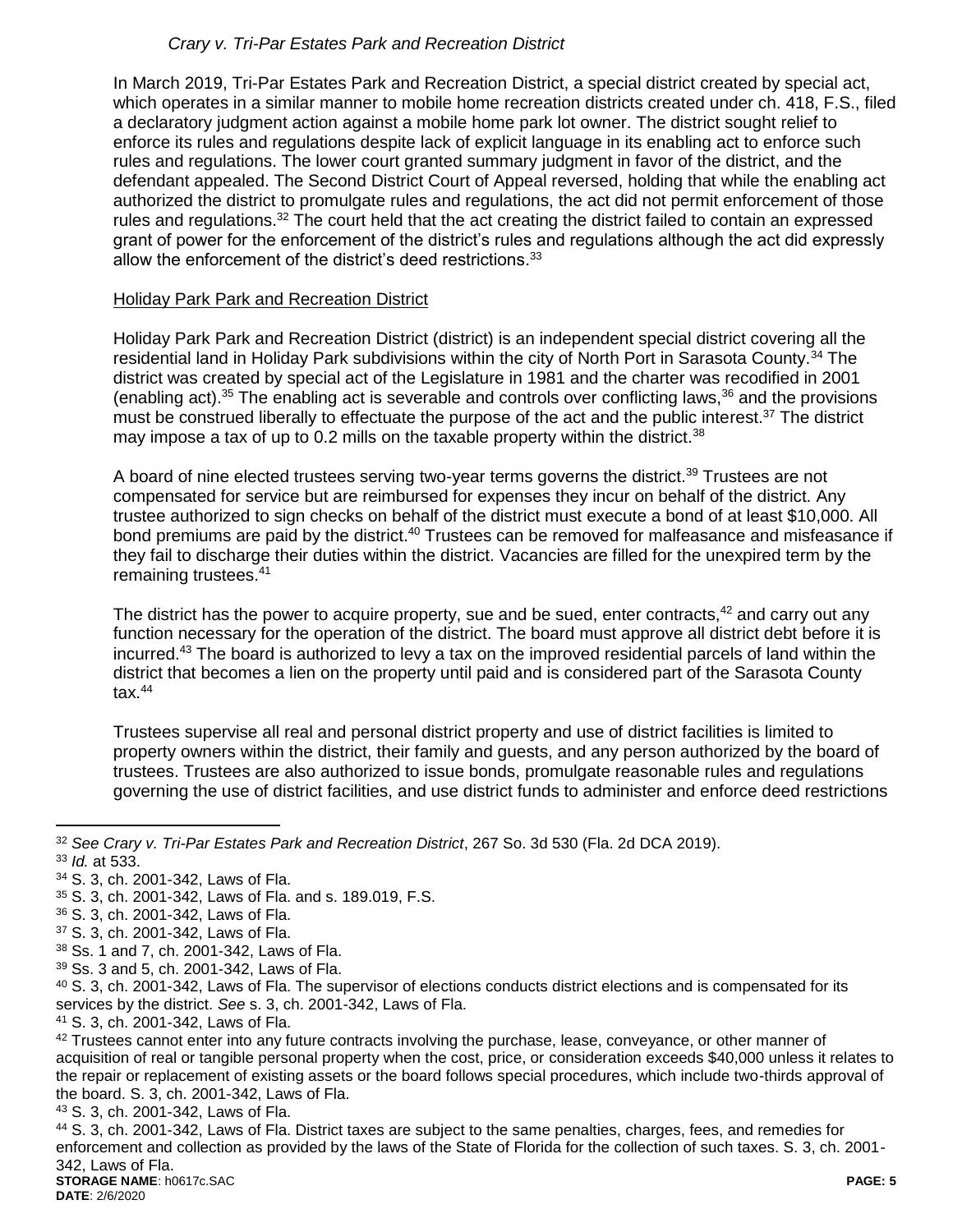that have been recorded in the Sarasota County public records. The board may adopt such rules and regulations, not inconsistent with its enabling act, as it deems necessary or convenient in carrying out the provisions of the act.<sup>45</sup>

The district may be abolished by a majority of the registered voters within the district voting at an election called by the board of trustees. The district cannot be abolished while it has outstanding debt unless it first makes adequate provision for the liquidation of that debt.<sup>46</sup>

### **Effect of the Bill**

The bill authorizes the board of trustees for the district to adopt and enforce, rather than just promulgate, reasonable rules and regulations as provided under ch. 418, F.S. The board is also authorized to prescribe and enforce penalties. The board may impose a penalty for a single violation of up to \$100 and for a continuing violation of up to \$1000. The bill specifies that such fines may not become a lien on the property. The board also may suspend access of a property owner, or authorized licensee or invitee of the property owner, to certain common areas or facilities for no more than 10 days. The suspension may not prohibit access to the property, the right to park a vehicle, or use of common areas providing access or utility service to the property. Penalties may not be levied until the accused violator receives notice and has an opportunity for a hearing before the board. The bill authorizes the board to adopt rules, regulations, and penalties not inconsistent with the act and applicable law as necessary and convenient to carry out the terms of the act.

#### B. SECTION DIRECTORY:

- Section 1. Amends ch. 2001-342, Laws of Florida, to authorize the board of trustees for the district to adopt and enforce certain rules and regulations governing district facility use and prescribe penalties within specified limits for violations of such rules and regulations.
- Section 2. Provides the bill takes effect upon becoming a law.

## **II. NOTICE/REFERENDUM AND OTHER REQUIREMENTS**

- A. NOTICE PUBLISHED? Yes [X] No []
	- IF YES, WHEN? September 17, 2019

WHERE? *Sarasota Herald-Tribune*, Sarasota County, Florida

B. REFERENDUM(S) REQUIRED? Yes [] No [X]

IF YES, WHEN?

- C. LOCAL BILL CERTIFICATION FILED? Yes [X] No []
- D. ECONOMIC IMPACT STATEMENT FILED? Yes [X] No []

## **III. COMMENTS**

A. CONSTITUTIONAL ISSUES: None.

 $\overline{a}$